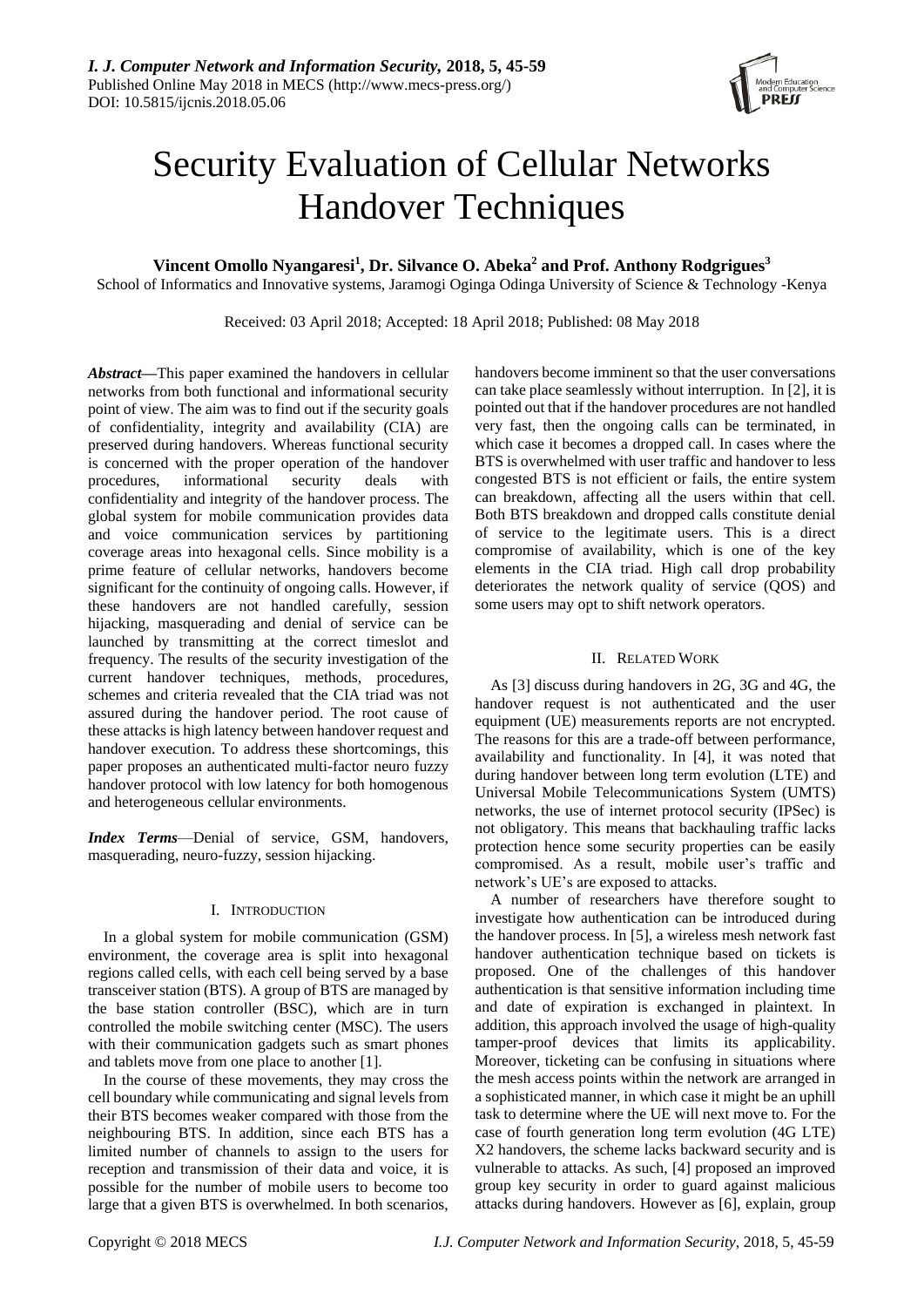key authentication may be counterproductive when one or more of the access points in the group turns out to be malicious.

In their paper, [7] noted that in cellular networks, authentication occurs before any location update or call set up can be permitted into the network. In ideal situations, the authentication process takes 0.5 seconds. The accepted time interval between handover command and handover execution is  $0.5 - 1.5$  seconds. This means that, if the UE is to authenticate itself to the target BTS during handovers, then the authentication process will be a bottleneck since it may introduce further delays, leading to the dropping of an ongoing call. As such, many cellular networks do not perform any authentication during handovers.

As [8] discusses, this exposes the cellular network to a number of attacks, including eavesdropping, impersonation of the network, impersonation of a user and man-in-the-middle. In eavesdropping attack, an intruder is able to listen on the transmitted messages. This is occasioned by weak encryption, weak or no authentication of messages being passed over the radio interface. In network impersonation, an intruder sends bogus messages to the target UE, by tricking it to believe it is coming from a legitimate network. This is facilitated by lack of mutual authentication between the GSM network and the UE. On the other hand, user impersonation an adversary transmits fake messages to the cellular network by falsifying that these messages are from the target UE. Once again, this is accelerated when the UE and the cellular network do not authenticate each other. Further, man-in-the-middle (MITM) attack in which an impostor is positioned between authentic network and the target UE is also feasible when the UE and the network fail to validate each other. Here, the aim is to alter, erase, spoof, re-order or reply to the communication taking place between the cellular network and the UE.

In addition, the handover is now open to masquerading attack, where an intruder assumes the identity of the UE that has requested handover to the target BTS [7]. For this to be successful, the intruder must transmit at the appropriate time slot and frequency. This represents a session hijacking attack, during which the attacker equipped with correct data encryption keys can insert bogus data into the communication channel, hence compromising integrity. The receiver can reply to this bogus message, believing that it was sent by the UE requesting handover. In this case, confidentiality of the communication process would have been tampered with. Effectively, all the CIA triad goals have been compromised.

The aim of this paper was then to scrutinize the current handovers, understanding their weaknesses and based on these shortcomings, propose a multi-factor authenticated handover protocol based on the concept of neuro-fuzzy in order shorten the handover latency while at the same time confirming the identity of the handed-over mobile UEs.

#### III. CELLULAR HANDOVERS

Mobility is a key feature of the GSM cellular network

and as such, a lot of research has been carried out in as far as handovers are concerned. According to, [9] there are four types of handovers: intra-system, intra-frequency, inter-frequency and inter-system handover. However, [10] explain that there are two ways of grouping handovers: horizontal and vertical handovers. In horizontal handover, an ongoing call is transferred from one cell to another cell employing the same access technology. An example of this is a GSM to GSM handover or UMTS to UMTS handover. For the case of vertical handover, an ongoing call is shifted between cells using disparate access technology [11]. An illustration of this is a handover between GSM and UMTS.

In his study, [12] classifies handovers as follows: Intra-cell (Intra BTS) Handover, Inter-cell/ Intra BSC Handover, Inter BSC/ Intra MSC Handover and Inter MSC Handovers. The first handover type occurs when a call is transferred between channels that belong to the same cell while the second type happens when calls are switched between cells that fall under one BSC. On the other hand, the third handover occurs between cells belonging to different BSCs but under the management of the same MSC while the fourth type of handover happens when calls are routed to cells under the control of disparate MSCs.

Moreover, according to [13], handovers are of three categories namely hard, soft and softer handovers. The hard handover is a break before make cell or slot switching while the soft handover is a make before break kind of call transfer. On its part, a softer handover occurs when a call is transferred between two neighboring sectors of the same **BTS**.

A study by [1] described handovers as being Intra-cell, Inter-cell, Inter-BSC, or Inter-MSC handovers. While intra-cell handovers transfers calls in order to improve on carrier frequency, inter-cell handovers occurs to maintain the stability of a call. On the other hand, inter-BSC and inter-MSC handovers involve more than one BSC and MSC respectively.

A review of the various handover types described above has revealed that these handovers categorization is based on few parameters, mostly on the type of network component involved in the handover process (BTS, BSC or MSC) or number of cells involved in the handover process (intra-cell and inter-cell). There is need to include more criteria for the classification process so as to describe the handover process in finer details, that may help understand the shortcomings of using these criteria in the handover process.

#### IV. HANDOVER NOMENCLATURE

This paper proposes twenty one parameters to act as basis for the handover process. These parameters include frequency (Frequency - Based Handover - FBH), network systems (Systems - Based Handover - SBH), access technology (Access Technology - Based Handover - ATBH), call behavior (Call Behavior - Based Handover - CBBH), number of simultaneous BTS involved in handover (Number of Simultaneous BTS - Based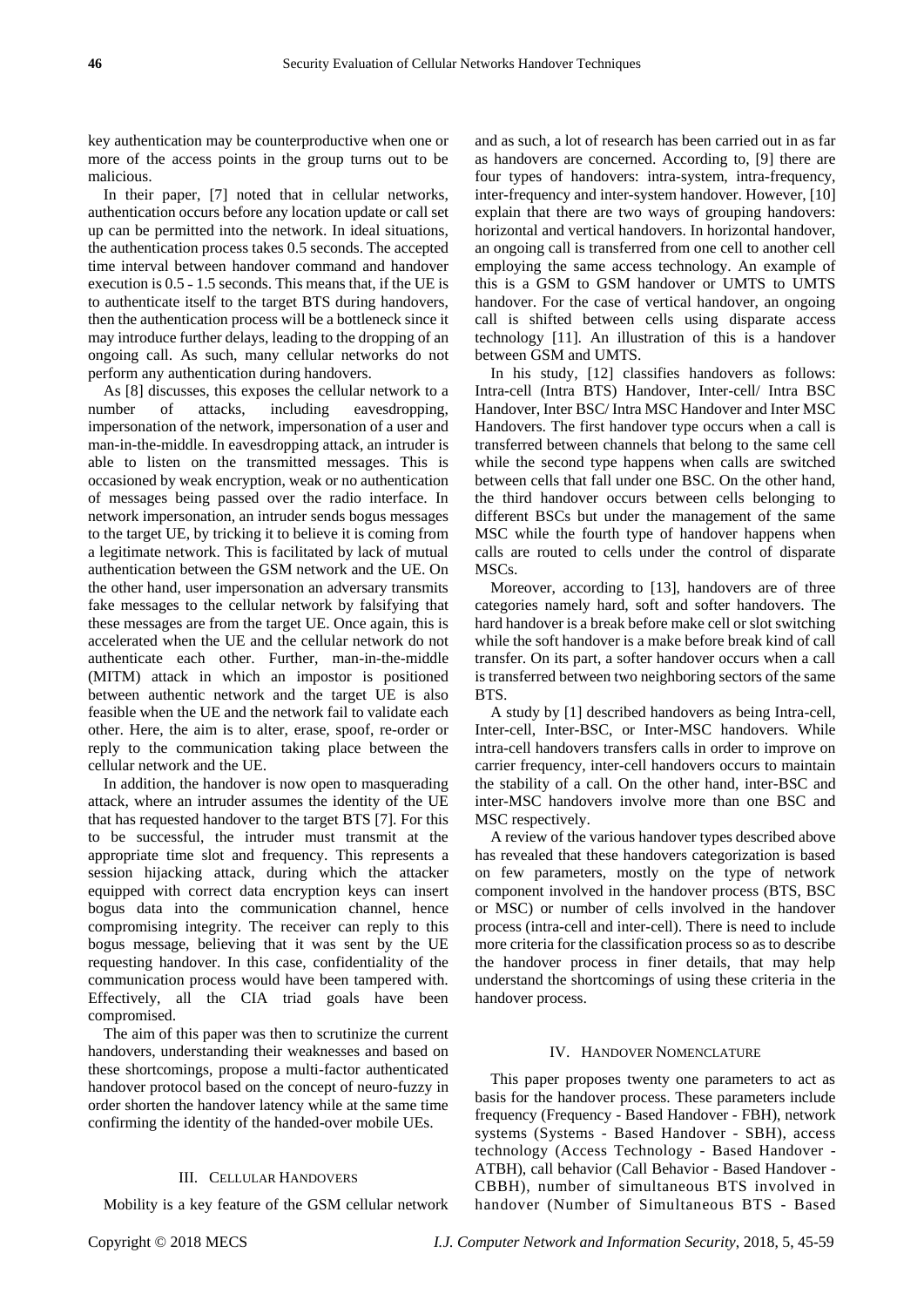

| <b>FBH</b><br>: Frequency Based Handover             | <b>HZH</b><br>: Horizontal Handover             | TGH<br>: Third Generation Handover                 |
|------------------------------------------------------|-------------------------------------------------|----------------------------------------------------|
| <b>SBH</b><br>: Systems Based Handover               | <b>HH</b><br>: Hard Handover                    | 3.5GH<br>: 3.5 Generation Handover                 |
| <b>ATBH</b> : Access Technology Based Handover       | <b>SH</b><br>: Soft Handover                    | $: 4th$ Generation Handover<br>4GH                 |
| : Call Behaviour Based Handover<br><b>CBBH</b>       | <b>STH</b><br>: Softer Handover                 | <b>IRTSH</b><br>: Intra-Time Slot Handover         |
| <b>NSBBH</b> : Number of Simultaneous BTS Based      | : Macro-to-Micro Cell Handover<br><b>MAMIH</b>  | <b>IETSH</b><br>: Inter-Time Slot Handover         |
| Handover                                             | <b>MIMAH</b><br>: Micro-to- Macro Cell Handover | <b>SYH</b><br>: Synchronized Handover              |
| <b>VBH</b><br>: Velocity Based Handover              | <b>IRBTH</b><br>: Intra-BTS Handover            | <b>SYTH</b><br>: Synchronized with Time Offset     |
| : BTS Based Handover<br><b>BTBH</b>                  | <b>IEBTH</b><br>: Inter-BTS Handover            | Handover                                           |
| <b>BSBH</b><br>: BSC Based Handover                  | <b>IRBSH</b><br>: Intra-BSC Handover            | <b>NSYH</b><br>: Non-Synchronized Handover         |
| <b>MSBH</b><br>: MSC Based Handover                  | <b>IEBSH</b><br>: Inter-BSC Handover            | : Centralized Handover<br><b>CH</b>                |
| <b>MIBH</b><br>: MSC Involvement Based Handover      | <b>IRMSH</b><br>: Intra-MSC Handover            | DH<br>: Decentralized Handover                     |
| <b>PBH</b><br>: Protocol Based Handover              | <b>IEMSH</b><br>: Inter-MSC Handover            | <b>LOSH</b><br>: Line Of Sight Handover            |
| <b>MIPBH</b> : Mobile IP Based Handover              | <b>INTH</b><br>: Internal Handover              | NLOSH : Non-Line Of Sight Handover                 |
| <b>DBH</b><br>: Domain Based Handover                | <b>NCH</b><br>: Network-Controlled Handover     | <b>MIMIH</b> : Micro-to-Micro Cell Handover        |
| GGBH<br>: GSM Generations Based Handover             | <b>MAH</b><br>: Mobile-Assisted Handover        | <b>MIMAH:</b> Micro-to-Macro Cell Handover         |
| <b>TSBH</b><br>: Time-Slot Based Handover            | <b>MCH</b><br>: Mobile-Controlled Handover      | <b>MAMIH:</b> Macro-to-Micro Cell Handover         |
| <b>SYBH</b><br>: Synchronization Based Handover      | MIP6H<br>: Mobile IPv6 Handover                 | <b>MAMAH</b> : Macro-to-Macro Cell Handover        |
| : Coverage Area Based Handover<br><b>CABH</b>        | <b>HMIP6H</b><br>: Hierarchical Mobile IPv6     | LIH<br>: Location Information Handover             |
| : Line Of Sight Based Handover<br><b>LSBH</b>        | Handover                                        | <b>NLIH</b><br>: Non-Location Information Handover |
| <b>OUBH</b><br>: Overlay-Underlay Based Handover     | <b>IDMPH</b><br>Intra-Domain Mobility           | <b>IRCH</b><br>: Intra-Cell Handover               |
| : Location Information Based Handover<br><b>LIBH</b> | Management                                      | <b>IECH</b><br>: Inter-Cell Handover               |
| : Cell Crossings Based Handover<br><b>CXBH</b>       | Protocol Handover                               | : GSM -to- UMTS/WCDMA Handover<br>GUWH             |
| <b>IRFH</b><br>: Intra-Frequency Handover            | <b>IRDH</b><br>: Intra-Domain Handover          | : UMTS/WCDMA-to - GSM Handover<br>UWGH             |
| <b>IEFH</b><br>: Inter-Frequency Handover            | <b>IEDH</b><br>: Inter-Domain Handover          | <b>BLH</b><br>: Blind Handover                     |
| <b>IRSH</b><br>: Intra-System Handover               | <b>FGH</b><br>: First Generation Handover       | <b>CMH</b><br>: Compressed Mode Handover           |
| <b>IESH</b><br>: Inter-System Handover               | SGH<br>: Second Generation Handover             |                                                    |
| <b>VTH</b><br>: Vertical Handover                    | $2.5$ GH<br>: 2.5 Generation Handover           |                                                    |
|                                                      | 2.75GH<br>: 2.75 Generation Handover            |                                                    |
|                                                      |                                                 |                                                    |
|                                                      |                                                 |                                                    |

Fig.1. Handover Nomenclature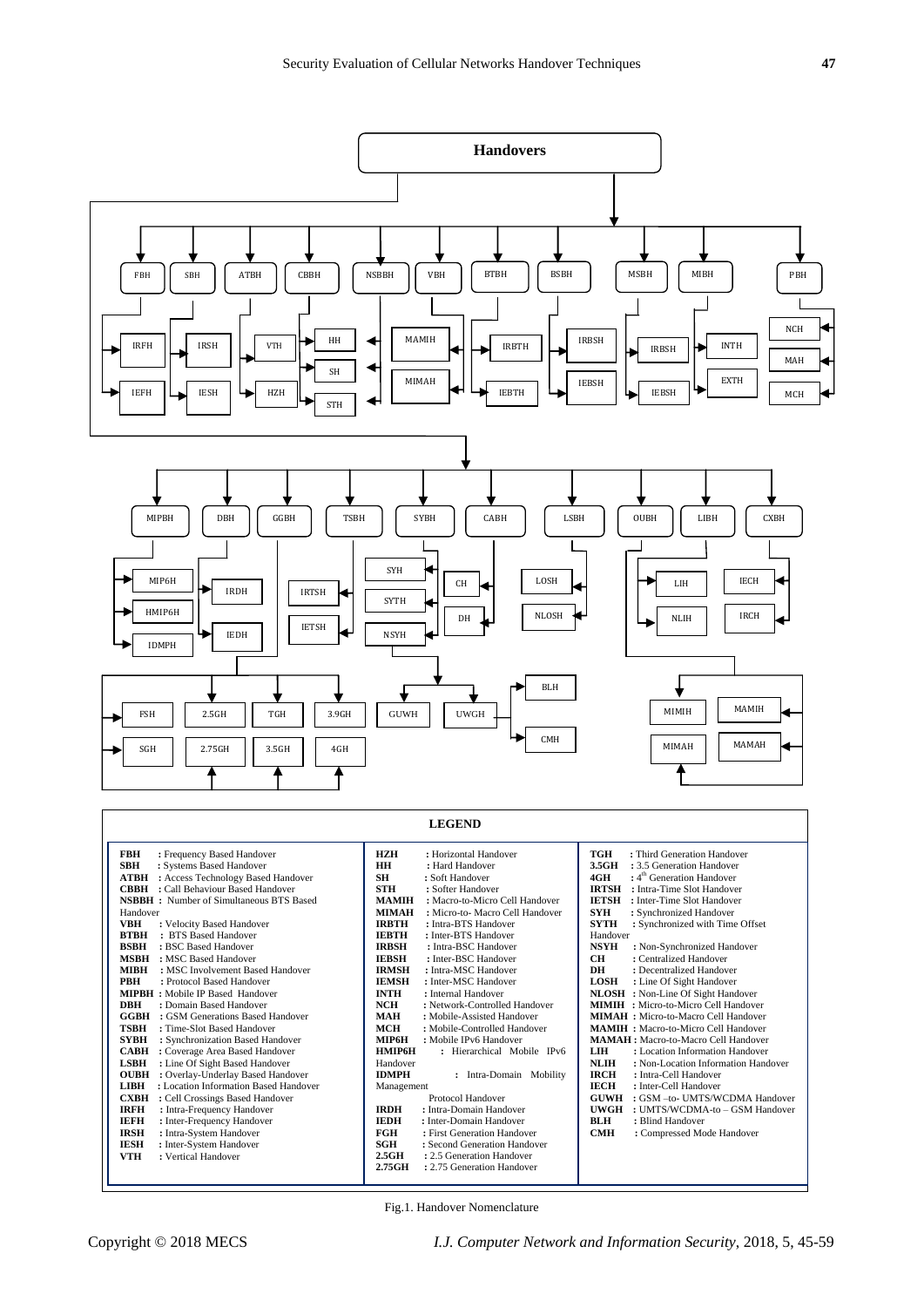Handover - NSBBH), velocity (Velocity - Based Handover - VBH), BTS(BTS - Based Handover - BTBH), BSC (BSC - Based Handover - BSBH), MSC (MSC – Based Handover - MSBH), MSC involvement (MSC Involvement - Based Handover - MIBH), protocol (Protocol - Based Handover - PBH), mobile IP (Mobile IP - Based Handover - MIPBH), domain (Domain – Based Handover - DBH), GSM generations (GSM Generations - Based Handover - GGBH), time-slot (Time Slot - Based Handover - TSBH), synchronization (Synchronization - Based Handover - SYBH), coverage area (Coverage Area - Based Handover - CABH), line of sight (Line of sight - Based Handover - LOSBH), overlays/under-lays (Overlay/Underlay - Based Handover - OUBH), location information (Location Information - Based Handover - LIBH) and cell crossings (Cell Crossing - Based Handover - CXBH). This handover nomenclature is shown in Fig. 1.

All these twenty one parameters can be further broken down to yield more specific handovers. In this case, FBH yields intra-frequency handover (IRFH) and inter-frequency (IEFH); SBH gives intra-system handover (IRSH) and inter-system handover (IESH); ATBH decomposes into vertical handover (VTH) and horizontal handover (HZH); CBBH yields hard handover (HH), soft handover (SH) and softer handover (STH); NSBBH is broken down into HH, SH and STH; VBH gives macro-to-micro cell handover (MAMIH) and micro-to-macro cell handover (MIMAH); BTBH yields intra-BTS

As Fig. 1 shows, NSYH can be extended further to yield GSM to UMTS/WCDMA handover (GUWH) and UMTS/WCDMA to GSM handover (UWGH). Similarly, UWGH can be broken down into blind handover (BLH) and compressed mode handover (CMH). Using this nomenclature, it becomes feasible to point out the shortcomings of these handovers based on the underlying categorization parameter as discussed in the sub-sections that follow.

## V. DISCUSSION

The first cadre of handover in the developed handover nomenclature is that based on frequency (FBH). In this handovers, the parameter of interest is the frequency of transmission. It is possible for the call to be transferred from one frequency to another within the same cell (intra-frequency handover-IRFH) as shown in Fig. 2.



Fig.2. Intra-Frequency Handover

The aim here is to shift from a fading or severely interfered with frequency into a less fading or less interference frequency. As shown in Fig. 2, before handover, the UE was utilizing Freq-3, but after handover, the UE is now employing Freq-N.

When a call changes from one frequency to another disparate frequency, this handover becomes inter-frequency handover (IEFH) as shown in Fig. 3. This figure shows that in BTS-1 before handover, the UE was assigned Freq-2, but after being handed-over to BTS-2, the UE is now allocated Freq-N. An example of this handover is that from one cell to another cell within the same cluster or different cluster. The goal of this handover is to ensure continuity of an ongoing call as the user crosses the cell boundary.

In system-based handover (SBH), the parameter is the characteristic of the cellular network. Here, the call is transferred between cells using different cellular networks, in which case it becomes an inter-system handover (IESH). An example of this is a handover from GSM to 3G UMTS. The aim is to provide call connectivity in areas where the other cellular network is either missing completely or the signal levels are poor. When a handover occurs between similar cellular networks, then it becomes an intra-system handover (IRSH). An example of this is a handover between two GSM networks.



Fig.3. Inter-Frequency Handover

Handover based on access technology (ATBH) utilize media access technique as a criterion for the classification process. These media access technologies can be TDMA, FDMA, CDMA, or WCDMA. As such, a call transfer from a TDMA network to a WCDMA network is a vertical handover (VTH) while a call transfer from FDMA network to another FDMA network is a horizontal handover (HZH).

Call behavior based handover (CBBH) employ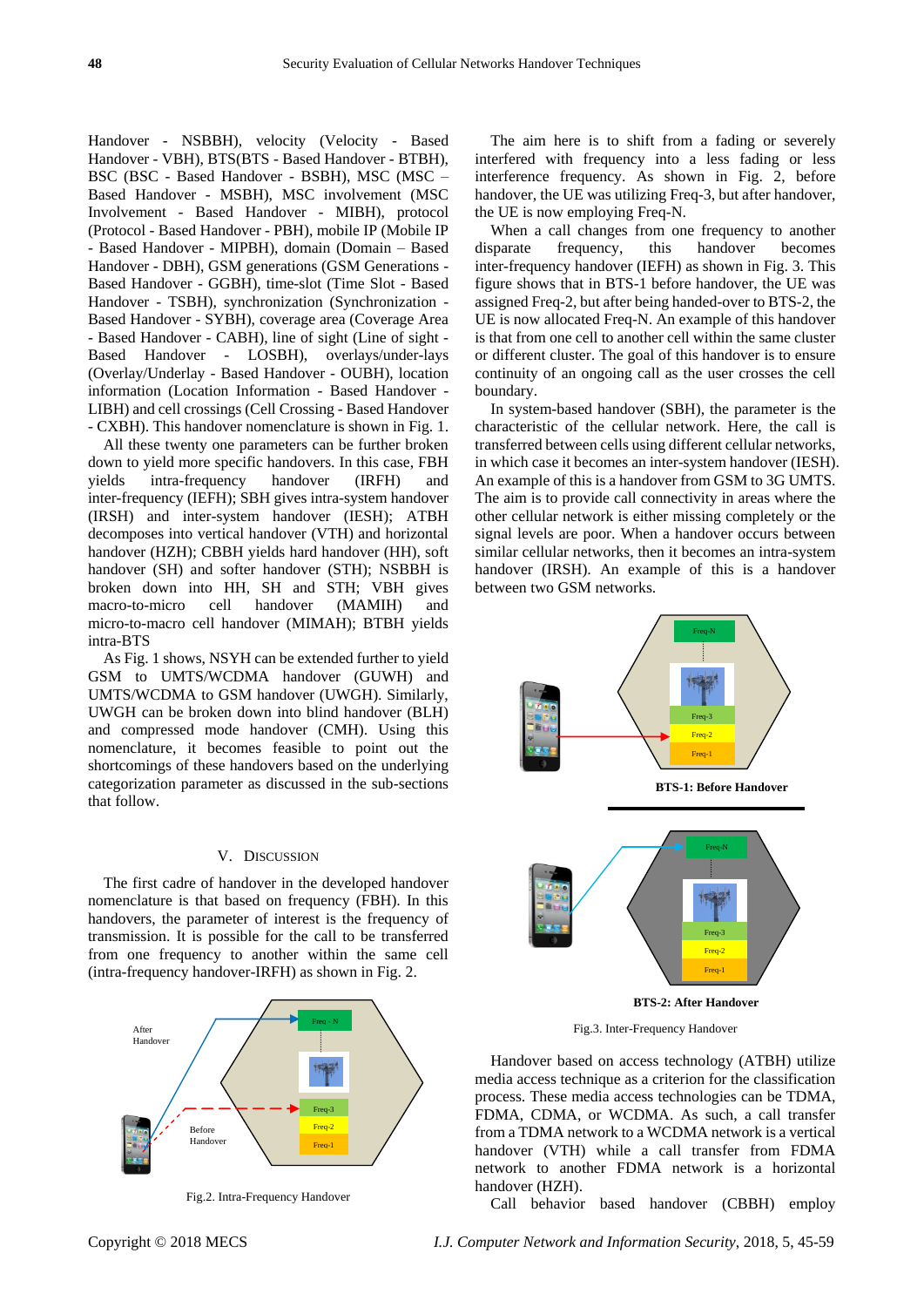UE-BTS connection as basis for classification. If the UE's connection to the older BTS is broken before a connection to the new BTS can be established, then the handover is hard handover (HH) as shown in Fig. 4.



Fig.4. Hard Handover

Hard handovers utilize the network bandwidth efficiently since only one channel is utilized at any given time. In addition, the UE's hardware does not need the capability of receiving two or more channels simultaneously; hence can be simpler and less costly. However, if the connection to the older BTS is maintained as the new connection is established to the new BTS, then it is a soft or softer handover as depicted in Fig. 5.



Fig.5. Soft Handover

Since the connection to the source BTS is terminated only when a dependable connection to the destination BTS has been setup, soft handovers have less chances of call terminations during handover.

In addition, this handover maintains concurrent channels in various base transceiver stations, hence the ongoing call can only be cut short if the entire set of channels fades or is interfered with simultaneously. Since fading and interference among cells are not correlated, there is no possibility of all channels experiencing fading and interference at the same time. This boosts the reliability of calls during handover.

During soft handovers, either the best of all received signals is utilized for data exchange or all the signals are pooled to generate a clearer replica of the signal. Softer handovers result when such combining is carried out both in the downlink or uplink. Multi-ways handovers (MWH) result when a soft handoff employs connections to more than two Base transceiver stations as illustrated in Fig. 6. Handovers based on the number of simultaneous BTS-UE communication (NSBBH) can either be hard handover (HH) where the UE communicates with only one BTS at a time, or soft handover (SH) where each UE keeps an active set for adding Base transceiver stations whose RSS are greater than a give cut-off, or removing them when the RSS falls below another cut-off.



Fig.6. Softer Handover

It can also be softer handover (STH) if all the different BTS signals are combined using a RAKE receiver to yield a stronger signal. In STH, the UE communicates with different sectors (a group of cells on the same cell site) within the same cell site. In addition, it is feasible to use velocity as a classification parameter (VBH) especially in overlay/underlay architectures. In these networks, the micro-cells are designed for slow moving UEs while the macro-cells are for fast moving UEs. Here, when the UE is in the microcell and its velocity becomes too high, the call is handed over to the macro-cell, in which case it becomes a micro-macro handover (MIMAH). It is also possible for the UE moving very fast in the macro-cell to slow down to low velocities, in which case the call is handed over to a microcell (MAMIH).

The handovers based on the BTS (BTBH) can either be intra-BTS handovers (IRBTH) where a call is transferred between the BTS frequencies or time-slots, or inter-BTS handover (IEBTH) where a call is shifted between cells controlled by different base transceiver stations as shown in Fig. 7.



Fig.7. (a) Intra-BTS Handover (b) Inter-BTS Handover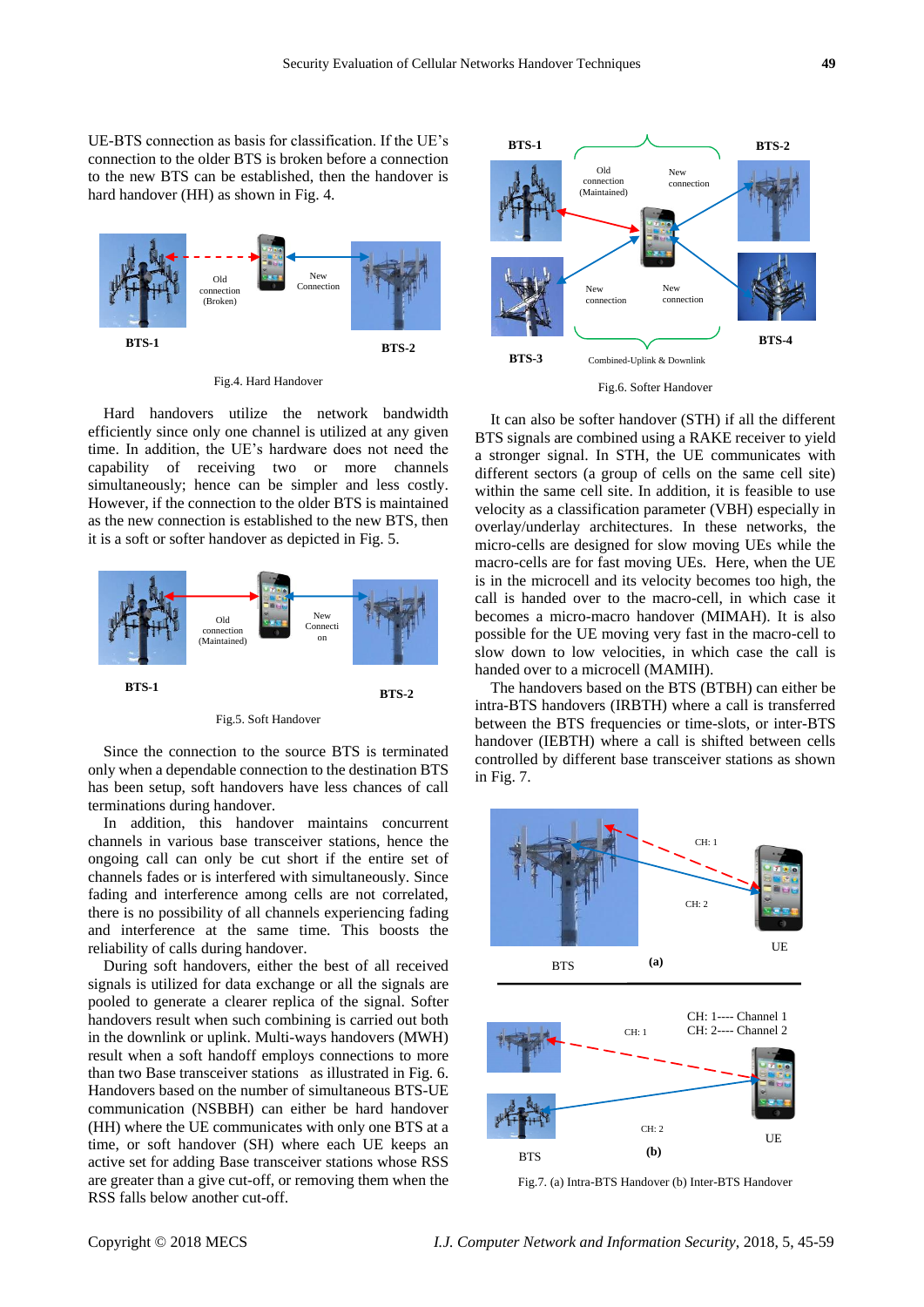In Fig. 7(a), the UE's frequency or time-slot is changed (broken line indicates that this channel is no longer usable, continuous line indicates the current active channel), but the UE is attached to the same BTS before and after handover (IRBTH). On the other hand, in Fig. 7 (b), the UE's call is transferred between two base transceiver stations (IEBTH).

When a BSC is employed as a parameter, then the resulting handover can be intra-BSC handover (IRBSH) where a call is handed over between two base transceiver stations controlled by the same BSC, or inter-BSC handover (IEBSH), in which case the handover happens between cells under the management of disparate BSC as show in Fig. 8.



CH: 2--- Channel 2



Fig.8. (a) Intra-BSC Handover (b) Inter-BSC Handover

In Fig. 8(a), the UE's call is transferred between two base transceiver stations under the control one BSC (IRBSH) while in Fig. 8 (b), the UE's call is transferred between two base transceiver stations under the control of two base station controllers (IEBSH). It is also possible for the calls to be transferred between cells under the control of one MSC, which becomes an intra-MSC handover (IRMSH), or between cells belonging to dissimilar MSC, the inter-MSC handover (IEMSH) as depicted in Fig. 9.

In Fig. 9 (a), the source BTS and the target BTS are all under the control of one MSC (IRMSH), while in Fig. 9 (b), the source and the destination BTS fall under the control of disparate MSCs (IEMSH). When an MSC is not involved in the handover process, the resulting handover is internal handover (INTH). On the other hand, when an MSC takes part in the handover process, the handover becomes external handover (EXTH). As such, the

handovers depicted in Figure 2 to Figure 8 are internal handovers while the handover in Figure 9 is an external handover.



Fig.9. (a) Intra-MSC Handover (b) Inter-MSC Handover

Handovers based on protocols can either be network controlled handovers (NCH), mobile assisted handovers (MAH) or mobile controlled handovers (MCH). In NCH, the cellular network's handover decision is based upon its own measurement of the UE's received signal strength at a number of BTS. Consequently, the MSC has all the information regarding the reported received signal strength for all the UE's under its control. In MAH, the UE makes the network evaluations, passes the results to the MSC which then executes the handover decision. As such, the handover process is distributed among the UEs and the MSC. This handover is ideal in micro-cellular networks where the frequency of handovers is high. For the case of MCH, the UE measures the RSS and SIR from its surrounding Base transceiver stations and handover occurs when the RSS from the current BTS is lower than that from its neighbors by a given cut-off value. This protocol gives the UE complete control over the handover process.

In the case of mobile IP version 6 based handovers, three variants of handovers exist normally mobile IP version 6 handover (MIP6H), hierarchical mobile IP version 6 handover (HMIP6H) and Intra-Domain Mobility Management Protocol handover (IDMPH). In MIP6H, mobile IPv6 is employed as a protocol for the management of mobility in 4G networks. During handover, the unbroken communication between the UE and its correspondent is maintained by establishing a design that attaches the UE's home address and its care-of address. In this case, the home address serves to connote its home network (HN) while the care-of address (COA) is created whenever the UE shifts from its home network to new network, during which its home network becomes invalid. The establishment of this COA is based upon router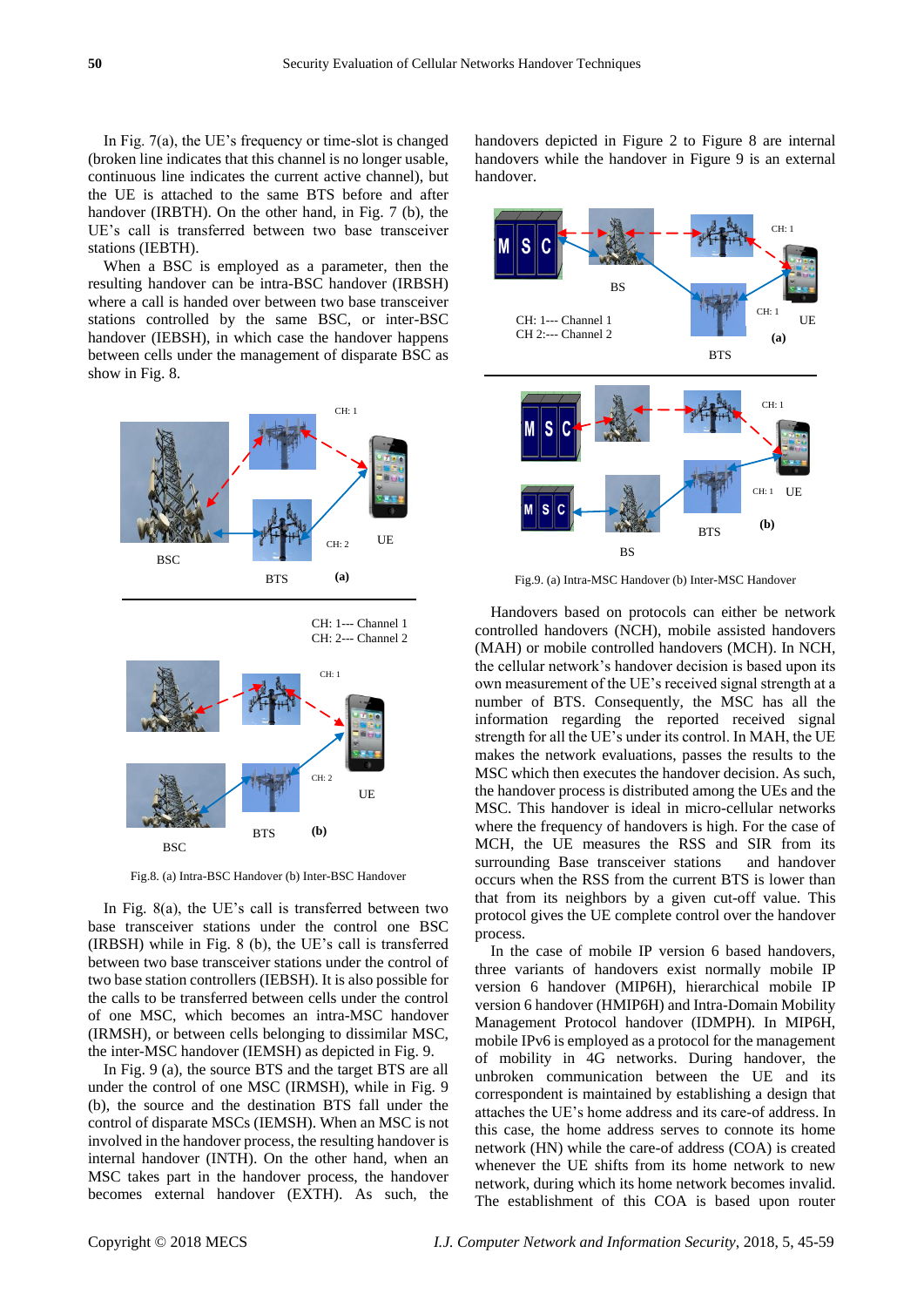advertisement of the new network. In this setup, the UE detect inbound packets to the UE using HN while the current location of the UE is determined from the COA. At the onset of the handover process, the UE discovers the candidate handover subnet from the router advertisement received from the visited access router.

For the case of HMIP6H, local handovers are handled locally devoid of informing the home agent. To deal with global handovers, the internet in this region is partitioned into areas for local area mobility. These areas are then attached to the rest of the network using a new node, the mobility anchor point (MAP). In this arrangement, the MAP manages a number of access routers. Here, each UE has two COAs, one acting as a regional COA (RCOA) while the other as a local COA (LCOA). The UE communicates with its correspondents nodes through RCOA, hence when the UE shifts into a new domain, it has to first get this address from the MAP advertisement information. Afterwards, the UE notifies its home agent and its correspondents about its regional position. In this case, the MAP captures packets destined to the UE's RCOA and transmits them to the UE's LCOA.

In case of IDMPH, the UE has two COAs, LCOA and Global care-of address (GCOA). While the former identifies the UE's current subnet, the latter identifies the UE's domain position. It implements some modifications on the mobile IP by introducing a two-level infrastructure with mobility agent (MA) giving the UE some domain-wide steady access point. IDMPH achieves fast handover, which serves to eliminate delays in updates between the network domains. This is accomplished by predicting the incoming handover in the connection between the network and the UE using triggers from either the UE or BTS. Thereafter, the mobility agent multicasts all inbound data packets to the whole set of adjacent subnet agents (SAs).

In domain based handovers (DBH), intra-domain handovers (IRDH) involve transferring calls between networks that belong to the same realm while inter-domain handovers (IEDH) transfer calls between networks that belong to disparate realms. In handovers based on GSM generations (GGBH), first generation handovers (FSH) basically employ mobile controlled handovers where the UE's are totally in control of the handover process. In second generation handover (SGH), mobile assisted handover is utilized where the handover decision is decentralized such that the UE takes network measurements and the MSC carries out the handover decisions.

For the case of 2.5GH, is a GPRS handover in which three states (idle, standby and ready) are utilized to handle the handover process. In idle mode, the UE is not connected to GPRS while in standby mode the UE is bond to GPRS and carries out cell selection locally. Any data, signaling or page responses make the UE to shift to ready mode.

The 2.75GH is an enhanced data rates for GSM evolution (EDGE) handover where the UE is charged with handover responsibilities while in TGH, a Universal Mobile Telecommunications Network (UMTS) soft handover is carried out by having the UE establish communications with its source as well as neighboring cells. In 3.5 GH, High Speed Packet Access (HSDPA) soft handover is implemented while in 3.9GH, long term evolution handover occurs in which the mobile users' connection to the source BTS is terminated before a new connection can be established to the next BTS.

Under 4GH, an LTE-Advanced handover occurs in which the connection to the source BTS is terminated before a new connection can be established to the target BTS. On the other hand, CABH has two variants namely centralized handover (CH) and distributed handover (DH). In the former handover, the network is fully in charge of the handover process, while in the latter, the UE is absolutely and autonomously responsible for the call transfers from one cell to another.

It is also probable to classify handovers based on time-slots, to yield intra-time slot handover (IRSTH) and inter--time slot handover (IETH) as shown in Fig. 10 and Fig. 11 respectively.







Fig.11. Inter-Time slot Handover

As shown in Fig. 10, the UE is allocated time-slot 2 before handover and slot-8 after handover. Therefore, in IRSTH, the UE remains in the same BTS but is allocated a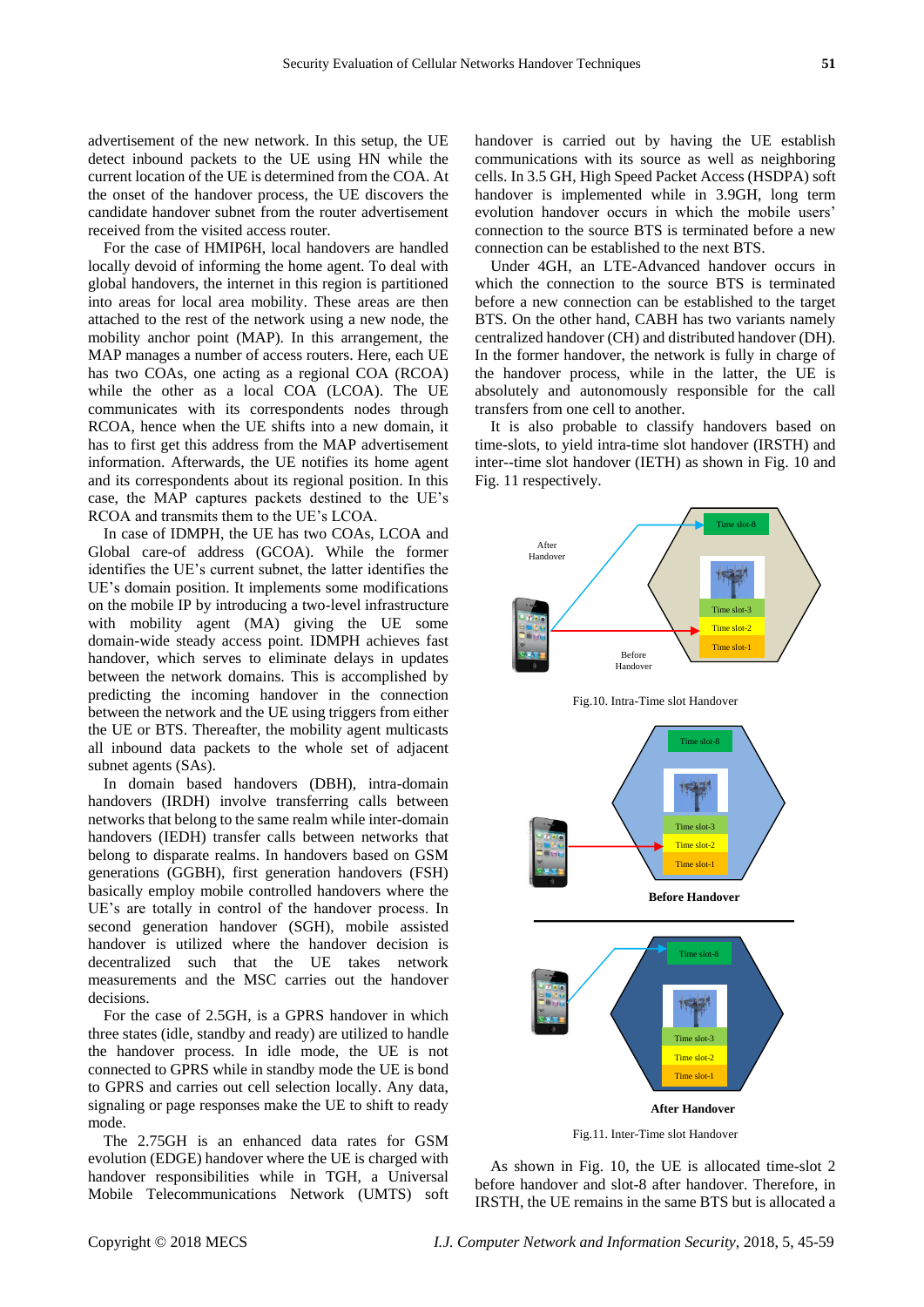different time slot for signal communication. In a GSM cellular network, the total available time slots is eight and each UE with the BTS's control is allocated one of these time slots for signal transmission and reception. Instead of remaining idle for the next six time slots, the UE uses these time slots to scan for the signal beacons from adjacent cells and passes information about the quality of these beacons to the network. For the case of IETH, a call is transferred to a different cell and assigned a disparate time slot for signal transmission and reception.

Fig. 11 shows that before handover, the UE was allocated time slot-2 but after handover, the UE is now allocated time slot-8 (IETH). Handovers hinged on synchronization (SYBH) can be synchronized handovers (SYH), synchronized source and target BTS with time offset (SYTH) or non- synchronized handovers (NSYH). In SYH, the network provides the UE with all the facts needed for the handover process. Thereafter, the UE transmits four access burst on this new cell so as to fine-tune the timing information.

For the case of SYTH, the network informs the UE of any time offset between the source and the destination BTS, after which the UE carry out the modification to align itself with the target BTS timings. NSYH takes place when the UE sends sixty four access bursts on the target cell so as to establish the BTS' correct timing and subsequently, the UE can now access and re-establish connections with the new BTS.

LOSH exist in two forms, line of sight handover (LOSH) and non-line of sight handover (NLOSH). LOSH happens when calls are transferred between two or more BTS where the signals travel in straight lines among the base transceiver stations. This handover is ideal in environments with no obstacles among the communicating entities. On the other hand, NLOSH takes place calls are transferred between a BTS that communicates through line of sight and another BTS that does not utilize line of sight communications. This handover is suitable in situations where many obstacles exist among the communicating parties. Consequently, NLOSH can be helpful when the UE travels in a straight line street and then turns round a corner. During the movements along the straight line street, LOS BTS is utilized but when the UE turns around a corner, an NLOSH BTS is employed.

Handover based on under-lays and overlays (OUBH) can be broken down into MIMIH, MIMAH, MAMIH and MAMAH. The first handover occurs between micro-cells, where UE's movements are at very low velocity, hence suitable for pedestrians. The second handover happens when a call is shifted from micro-cells to macro-cells, hence ideal for situations in which the UE suddenly increases its velocity up to between 350km/h and 500km/h. These handovers are depicted in Fig. 12.



Fig.12. Overlay/Underlay Cells

The bigger hexagons represent macro-cells (overlays) while the smaller hexagons represent micro-cells (under-lays). The third handover takes place when a call is transferred from macro-cells to micro-cells, thus suitable when a high velocity UE suddenly slows down. The fourth handover arise when a call is conveyed between macro-cells, therefore ideal when high velocity UE moves from one cell to another cell.

LIBH is of two variants, LIH and NLIH. For the first handover, the global positioning system (GPS) is needed to provide UE direction and velocity, both of which are required in the selection of the target BTS. In the latter handover, only the velocity of the UE and the BTS coverage areas are required. Handovers hinged on cell crossings (CXBH) can either be intra-cell handovers (IRCH) or inter-cell handovers (IECH). While the former handover takes place within a single cell, the latter involves call transfers among many cells. In IRCH, a single BTS is required since the UE moves within a cell, while IECH needs more than one BTS because the UE moves among various cells.

It is important to note that both NSYH and IESH can be decomposed to yield GSM to UMTS/WCDMA handovers (GUWH) and UMTS/WCDMA to GSM handovers (UWGH). Since GSM, UMTS and WCDMA are different systems, these handovers qualify to be considered inter-system handovers (IESH). Similarly, both GUWH and UWGH are all non-synchronized handovers (NSYH). The non-synchronized handovers can further be regarded as blind handovers (BLH) or compressed mode handovers (CMH). BLH take place when the source BTS (SBTS) transfers the UE to the target BTS without setting the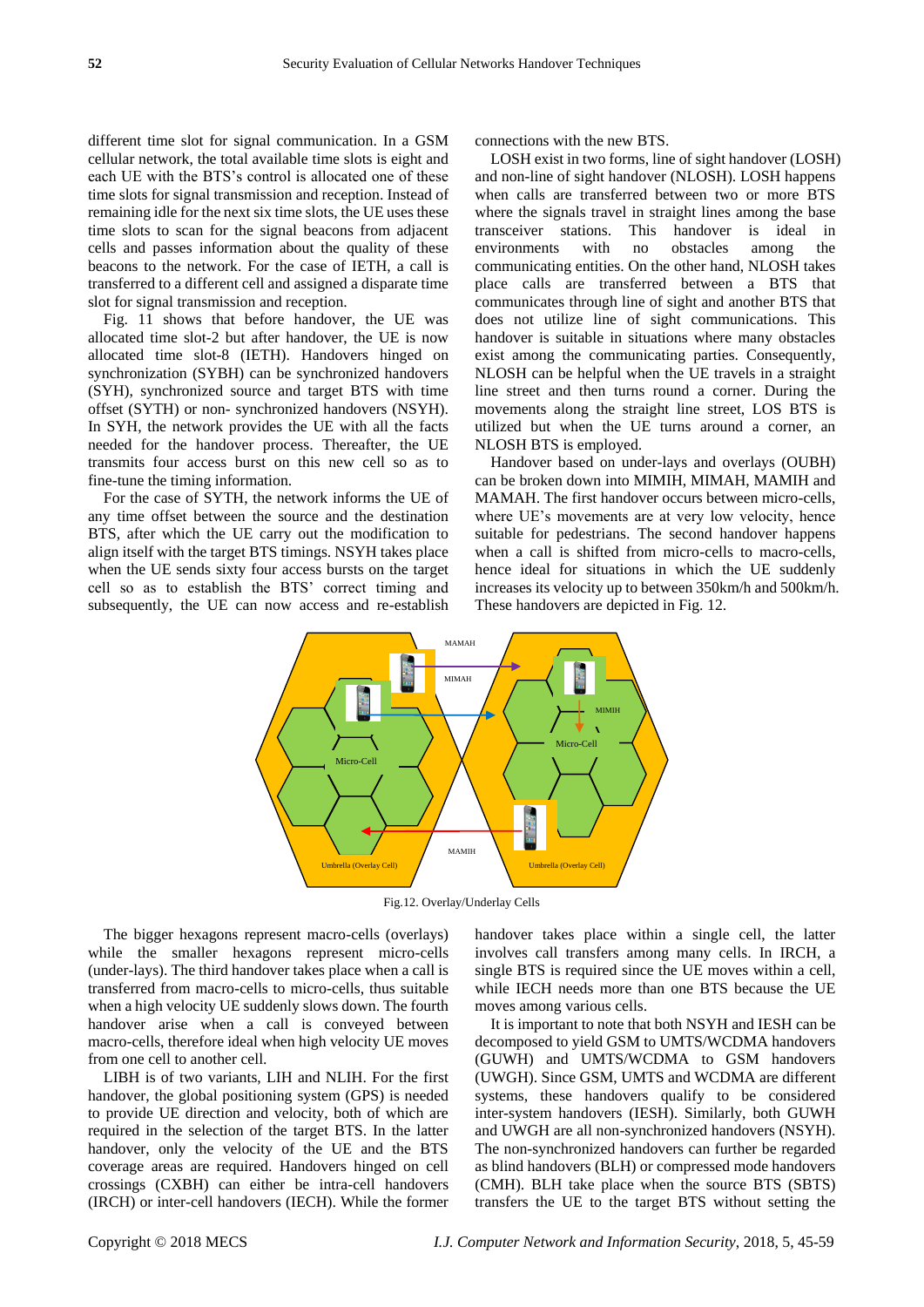timing information for the new cell. The SBTS takes network measurements and selects the BTS with optimum figures of merit and passes these details to the UE.

As such, the UE has to find the broadcast channel (BCCH) of the new cell and obtain timing information. CMH takes advantage of the fact that out of the 8 time slots, the UE transmits only on one of them and receives on only one of them. Hence instead of remaining idle for the remaining 6 time slots, the UE analyzes the characteristics of the neighboring Base transceiver stations and chooses one with best RSS. Thereafter, it transfers the call without any timing information of the target cell.

## VI. LIMITATIONS OF THE CURRENT CELLULAR **HANDOVERS**

The security aspects in handovers revolve around confidentiality, integrity and availability. Poor handover procedures lead to long delays that can cause packet losses and call drops. If the user traffic is not distributed equally among the Base transceiver stations in a cluster, some Base transceiver stations can be overloaded while others will be redundant. Overloaded Base transceiver stations can breakdown, leading to unavailability. On their part, packet losses can compromise integrity of the transmitted data since what the receiver gets is totally different from what was sent. Co-channel interference can also corrupt the transmitted data, affecting the integrity of the transmitted data.

Since handover is required to take place very fast so as to assure seamless connectivity, authentication can introduce delays due to the heavy signaling that has to be accomplished among the communicating entities. As such, handed-over calls are not authenticated at the target cell. Therefore, it is possible for the UE to request for a channel in the target cell but if the UE takes long to connect to the requested channel, an intruder can take over the requested channel [7]. This is a session hijacking and it may enable the intruder to get information from the other communicating party, hence compromising confidentiality of the communication process.

To address these challenges, delays and interference should be eliminated in the handover process. This is particularly important since the handover process, if poorly managed, can interfere with new calls initiated by the UEs [12]. This is because some systems are designed to give priority to handover calls hence new calls can be blocked. This adds to systems unavailability. As such, in this paper, the nomenclature developed is evaluated with regard to packet losses, delays and interference.

An efficient handover process ensures that the mobile users enjoy seamless connectivity as they move from one cell to another in a cellular environment. However, numerous researches in this area have revealed setbacks in the way the handover is handled. To start with, FBH change the frequency assigned to the UE when the current frequency experiences interferences or fading. This requires that some frequencies be preserved for the handed-over calls; otherwise the ongoing calls will be dropped if no frequencies are available [14].

In IRSH, a variant of SBH, handovers occur between different platforms. As such, compatibility of the systems involved in the handover process is major issue here. Handovers that involve different access technologies are cumbersome to carry out while fulfilling the various quality of service for wireless connectivity such as low latency, low packet losses and low call blocking probability [15].

Call handover hinged on call behavior such as hard handover require that different frequencies be employed in adjacent cells, which puts some strain on frequency, being a scarce resource. In addition, since it utilizes only one frequency at a time, the ongoing call experiences a break before being shifted to the target BTS, hence there is low probability of a success. An ongoing call can therefore be dropped [12] as the UE tries to re-establish connections to the target BTS. Lack of free channel or time slot in the target can also contribute to call drops.

Delay is another major issue in hard handovers, caused by the need to carry out groundwork measurements to establish BTS with the strongest signal power before the UE can execute decision [16]. In soft and softer handovers, more than one channel is utilized during the handover process. This necessitate that adjacent cells operate at the same frequency since the UE rarely have multiple transmitters and receiver for handling signals with different frequencies. This may increase co-channel interference, and is wasteful since more than one channel is required to sustain a single call [17]. As such, soft handovers are mostly applied in CDMA systems where the disparate Base transceiver stations utilize similar frequency with dissimilar code words. When different frequencies are utilized in neighboring base transceiver stations, soft handovers call for sophisticated hardware in the UE, with the ability of processing a number of channels concurrently. Each signal calls for a RAKE finger module to process it.

Handovers based on velocity require that the GPS be employed to provide velocity or algorithms based on maximum Doppler frequency to estimate the UE velocity [18]. These algorithms have high time complexity, consuming a lot of power. Since UEs operate on batteries, this may shorten battery life-time. In addition, some UEs may not be GPS enabled and for those that are GPS enabled, the received signals from GPS may be weak at times, making velocity determination difficult.

For the case of handovers involving two BTS, BSC and MSC, the setback is the complexity of the signaling involved and the resulting extra overhead which wastes cellular bandwidth [19]. In external handover, the shortcomings are that it necessitates that the UE measure the signal quality from sixteen disparate neighbors during a call, select the best seven cell identity (base station identity code - BSIC) and send this information to the network. As [12] explains, thereafter, this information is passed to the BSC and MSC to facilitate the handover decision. This is repeated at an interval of one second, hence wastes the UE's resources such as battery power, processor time and bandwidth.

As [12] discuss, network controlled handovers are not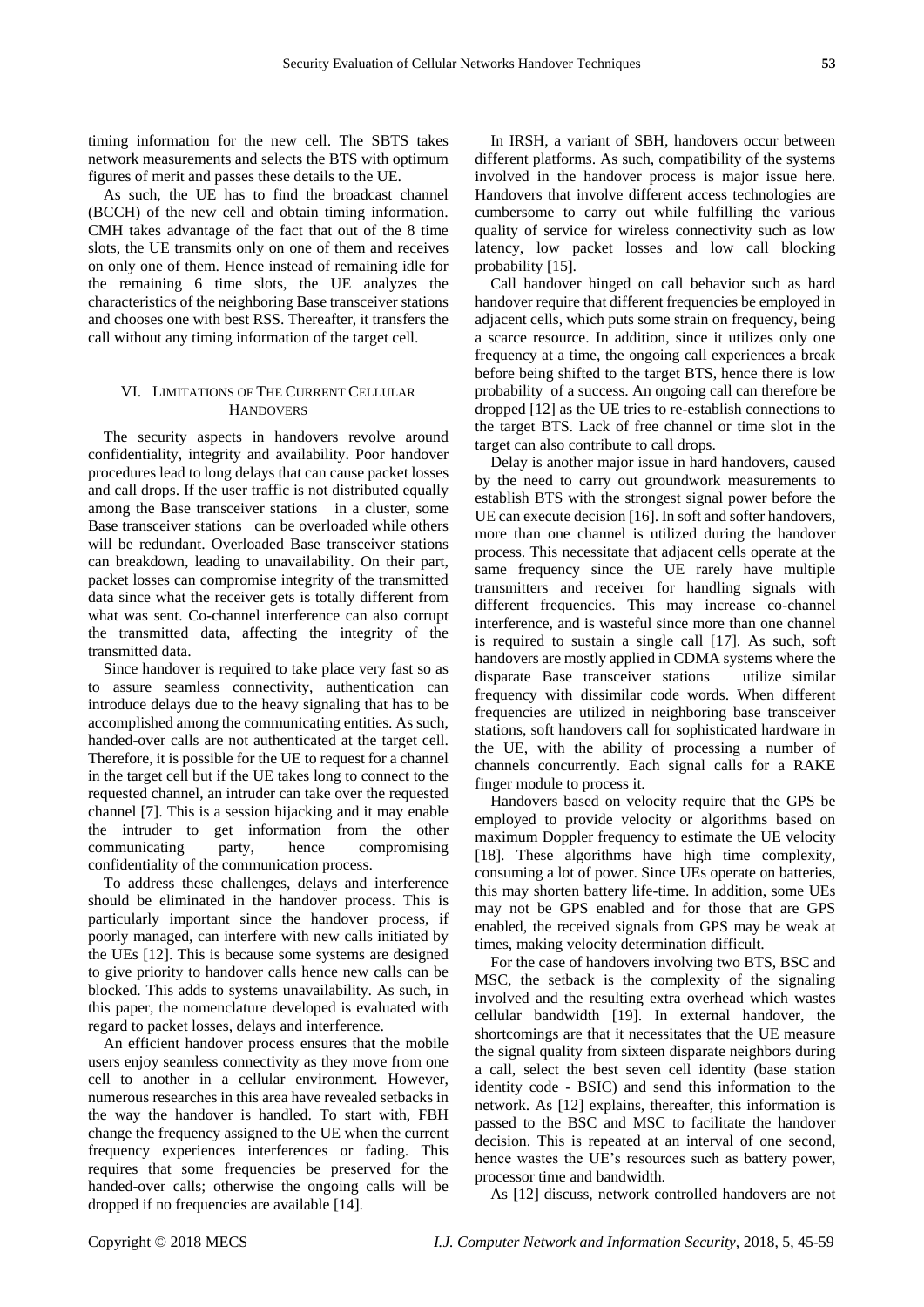ideal for quickly changing environment and densely populated areas due to their long delays. In mobile assisted handovers, the handover process can experience a delay of one second. This delay is too long to offset the corner effect, which is characterized by an abrupt large drop in signal strength when the UE navigates around a corner. This is occasioned by loss of the line of sight between the UE and the BTS. For mobile controlled handovers, the UE transfers calls autonomously. The setback is that the UE does not have signal quality information of other UEs. As such, it is possible for the handed-over call to cause interference to other mobile users.

MIP6H is unable to manage handover delays that result from identifying a new subnet, establishment of new COA, exchanging information between the UE and its home agent whenever the UE changes its position within the cellular network [20]. In HMIP6H, the challenges are that it requires mobility anchor point (MAP), and two care-of addresses, which increases implementation complexity. In addition, if MAP handles a large number of UEs in one domain, then its load increases. This may become a bottleneck, consequently affecting the speed of data transfers to UEs. The situation may deteriorate for all UEs within the same domain if this MAP is down or malfunctions. To address this, redundant MAPs may be used but this may bring in other challenges such as dynamic load balancing among MAPs*.* Unlike HMIP6H which handles both intra-domain and inter-domain handovers, IDMPH concerns itself with intra-domain location updates [21]. Another problem is that some mobility agents are likely to be busy multicasting packets when the corresponding subnet agents are in control of numerous UEs and their associated movements, while other mobility agents are redundant. Consequently, the overloaded mobility agents may lead to communication instability and hence the increase in packet loss probability during handover.

In DBH, calls may be dropped if the target domain's subnet agent is fully occupied by its current UEs [20]. Handovers based on GSM generations (GGBH) have a number of setbacks as discussed in [2]. To start with, first generation handovers are fully managed by the network and the current connection is terminated before a new connection to the target BTS can be established; hence inherits all the shortcomings of network controlled handovers and hard handovers discussed above.

For second generation handovers, the UE takes measurements while the network carries out the handover decision, hence is affected by the shortcomings of mobile assisted handovers already discussed. The 2.5 GH is employed in GPRS and it requires numerous access points for it to be successful. On the other hand, 2.75GH is employed in EDGE and this handover can raise the probability of connection breakdown.

TGH is implemented in UMTS and involves establishing multiple connections to neighbouring cells during the handover process, which wastes the network bandwidth. It is also possible for the UE involved in TGH to receive signals from two sectors that are under the control of the same cell site as shown in Fig.13.



Fig.13. UMTS TGH

This may be as a result of multipath propagation occasioned by reflections from obstacles such as buildings. However, to process these signals, a RAKE receiver is required at the UE. Moreover, as Fig. 13 shows, the UE is using four channels to serve only one call. Since it requires that adjacent cells use similar frequencies, this is only possible for time division multiple access (TDMA) or code division multiple access (CDMA) networks but not applicable in frequency division multiple access (FDMA). The 3.5GH is applied in high speed data packet access (HSDPA), where handover decisions are founded on channel quality information given by the UE, its category and the type of service. Its drawbacks are that it requires configuration of the channel coding pace, link adaptation and modulation technique [2].

In long term evolution (LTE) networks, 3.9 GH is employed, but is only ideal for high velocity UEs for between 350Km/h and 500Km/h as noted in [22]. In 4GH, the UE utilizes one channel at a time and this channel is released before a new channel in the target BTS can become usable. As such, [23] explain that this handover can be disruptive for ongoing calls or data transmissions.

Handovers based on time slots can only be successful if the target cell contains some free slots to allocate the handed-over calls, otherwise the call will be dropped. Channel reservation can help alleviate call dropping, but can lead to bandwidth wastage is it cannot adjust to the network conditions [24]. On its part, synchronized handover necessitates that the UE send out four access bursts to obtain the target BTS timing information, which adds to the signaling overhead.

For synchronized source and destination Base transceiver stations with time offset, the network must provide the UE with this time offset, otherwise the UE will be unable to perform some timing adjustments. Non-synchronized handovers prompt the UE to transmit sixty four access bursts on the target BTS so as to establish and fine-tune the timing information [19]. This leads to bandwidth wastage that could have been utilized for user payload transmissions. Fig. 14 gives a summary of these synchronization-based handovers.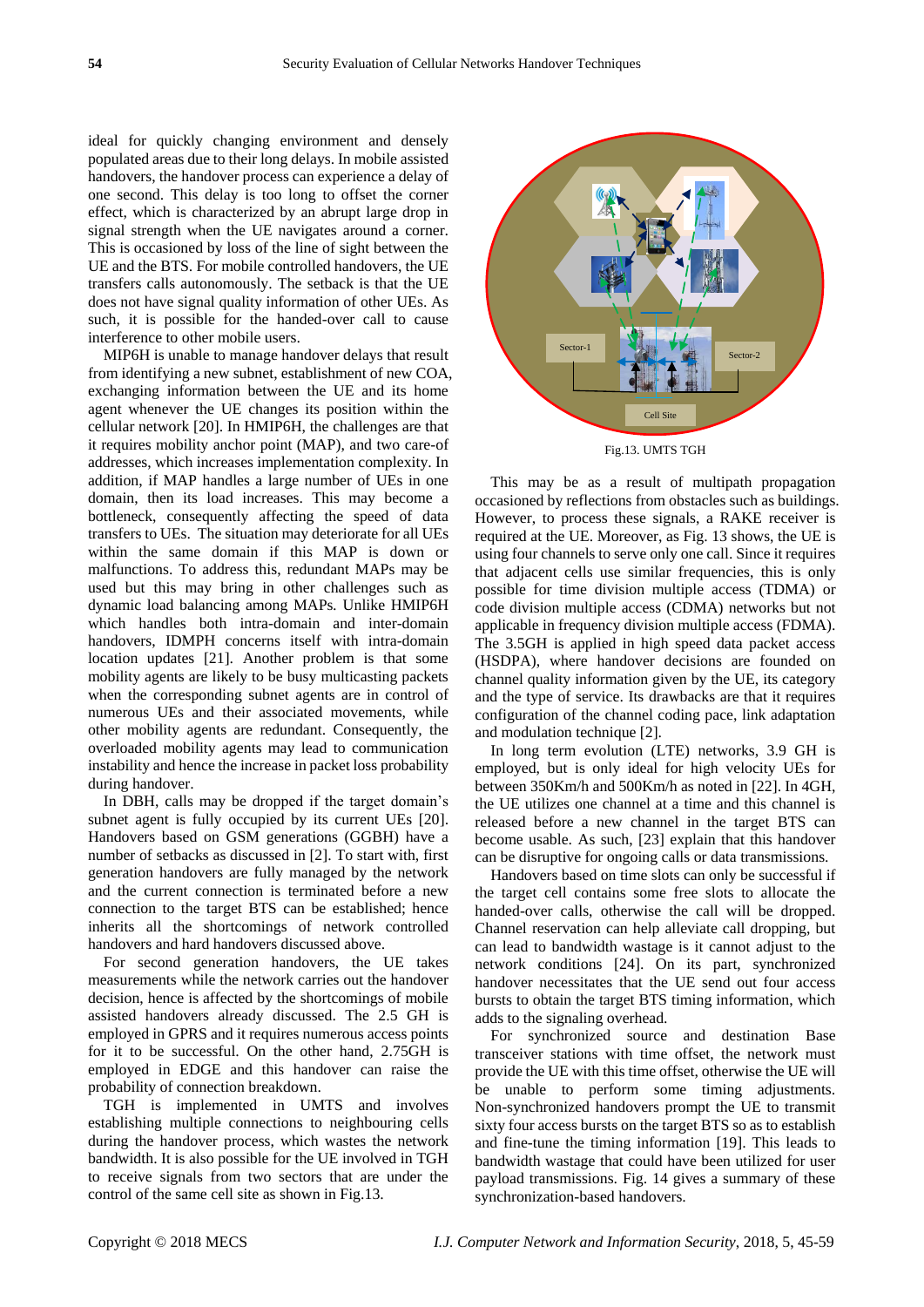In CABH, handovers can be centralized or decentralized. The shortcomings of the former is that the handover takes long due to the heavy signaling involved, which may lead to call drops. In the latter handover, the handover decisions lie with the UE [12]. Here, the UE does not have information regarding the signal quality of other adjacent UEs. Consequently, the UE might execute a handover that causes interference to its neighbors. In addition, the UE spends huge amounts of power measuring signal strengths from adjacent base transceiver stations and interference levels on all links [2]. LOSH require that signals travel in straight line among communicating parties during handover. As such, obstacles can severely interfere with the handover process and may lead to ping-pong effect.

In OUBH, the UEs must be capable of moving with different velocities within the coverage area [25]. For instance, macro-to-micro-cell handover is only possible when the UE slows down its velocity while micro-to-macro-cell handover can only take place if the UE accelerates to higher velocities [23]. Constant low velocities will result into MIMIH while constant high velocities will lead to MAMAH.



Fig.14. Synchronization-Based Handovers

Handover based on location information suffer from a number of setbacks. To start with, the network has to set some supplementary data bearer for each mobile relays. Secondly, these relays must convey GPS information in their measurement report [18]. In addition, these handovers may not be strong in areas where GPS signal reception is poor or sporadic, such as in lengthy tunnels or mountainous regions.

In this section, the developed handover nomenclature has been used to provide a classification that has helped review the shortcomings of the various handovers

employed in cellular networks. In particular, delay in handover procedures is a major challenge, especially for delay sensitive applications such as mobile banking applications. Using one or few parameters in the handover decision can lead to inaccurate or delayed handover [26]. As such, a novel handover is required that employs many parameters in the handover process such that at given instance, a sound and fast handover is executed as discussed in the sub-section that follows.

## VII. PROPOSED AUTHENTICATED MULTI-FACTOR **HANDOVER**

In GSM cellular networks, handovers are very significant in ensuring seamless connectivity as mobile users move from one cell to another. In addition, efficient handovers are required in order to guarantee load balancing among the GSM BTS, BSC and MSC so as to prevent overloading others and the subsequent breakdown. When users change their bahaviour, for instance by decelerating suddenly, handover must take place from a macro-cell to a micro-cell. An efficient handover should attempt to avoid fading or severely interfered channels by transferring calls to better channels.

Poorly designed handovers lead to delays between handover request and handover execution. It is also possible for the handed-over call to be dropped if there is inadequate load balancing such that some Base transceiver stations lack free channels while other Base transceiver stations are idle. To guarantee quality of service during the handover process, this paper proposes an authenticated multi-factor neuro-fuzzy handover.



Fig.15. BTS Coverage Area Partitioning

The first premise of the proposed handover is that the handed-over calls must be authenticated before they can start using the allocated channel. This can help mitigate GSM session hijacking attacks when calls are not authenticated at the new BTS. The idea will be to partition the BTS coverage area into three regions: no handover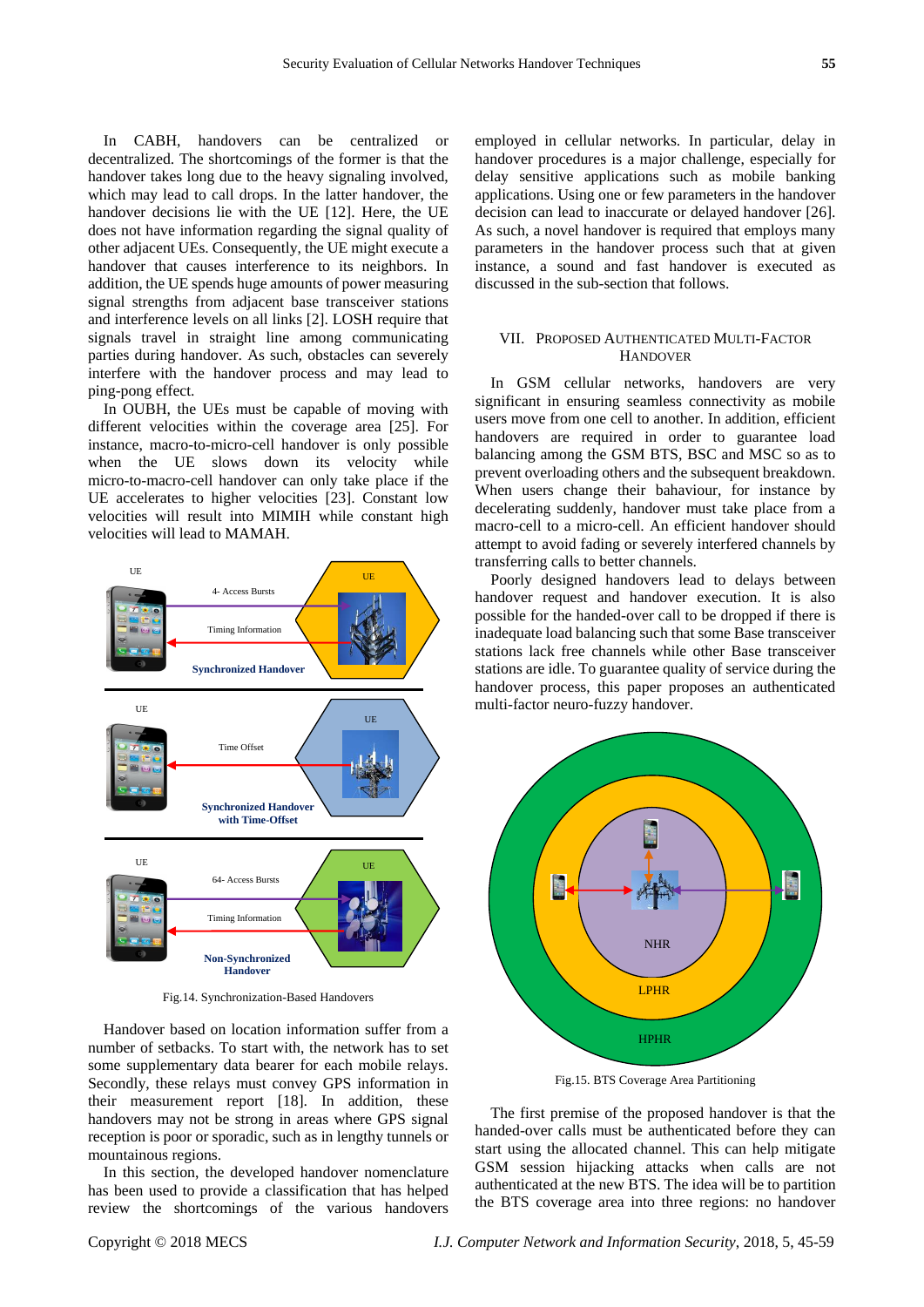regions (NHR), low probability handover regions (LPHR) and high probability handover regions (HPHR) as shown in Fig. 15.

As this figure illustrates, the bigger concentric area represents the high probability handover region, adjacent to it is the low probability handover region while at the innermost part is the no handover region. At the center of all these regions is the serving BTS and the UE is free to move to any of these regions at any particular time.

At NHR, the signal strength from the source BTS is very strong, and so the UE should not scan the neighboring cells. When at LPHR, the signal strength from source BTS is relatively strong, and at this point, the UE may start analyzing beacons from the surrounding cells and send this information to the BSC.

At the HPHR, the source BTS signal strength is very weak and the UE should be handed-over to a cell with better figures of merit. This is the region where more than one BTS coverage areas overlap as demonstrated in Fig. 16.



Fig.16. BTS Overlapping Regions

The region occupied by the UE is an overlapping region between BTS-1 and BTS-2. As shown in the figure, the UE receives signals from both BTS-1 and BTS-2. The handover optimization process then entails making a faster decision on which BTS should take charge of the UE's communication. In this region, a handover based on distance from the BTS will fail since the UE is now at equidistance from both BTS-1 and BTS-2. In addition, assuming that both BTS emit the same amount of power, then even a handover based on signal strength will not materialize since the signal strength at this region will be equal. As such, additional parameters must be included in the handover decision process.

This paper therefore proposes additional figures of merit such as co-channel interference, power density, received carrier power, BTS traffic density, call blocking probability, cell spectral efficiency, effective isotropically radiated power and path loss to be utilized in conjunction with distance between the BTS and the UE. This will ensure that before a handover is executed, the target cell is thoroughly evaluated using all these parameters and hence the call is likely to be continued under better quality of service.

Co-channel interference parameter will ensure that the target BTS experiences less interference compared with the current BTS. Power density and received carrier power will guarantee that the signal levels in the new BTS are strong enough to sustain an ongoing call. The BTS traffic density will help ensure load balancing such that system overloading is mitigated. Call blocking will guarantee that the handover process does not interfere with new calls being initiated by the UEs. For the case of cell spectral efficiency, it will ensure that the handover process leads to overall improved utilization of the network bandwidth while effective isotropically radiated power will guarantee that the UEs can receive the BTS signals uniformly in all directions at various distances from the BTS. On its part, path loss is instrumental in guaranteeing that the new cell does not expose the handed-over calls to major path losses that may lead to packet losses or delays.

Since the UE had already scanned the neighbouring cells at the LPHR and passed the information to the network, the BSC already has information about the state of beacons from the UE's adjacent cells. Therefore, the BSC can select the best of them all and handover the call without any delay.

It has been noted that handover delays are the main reasons for the exclusion of authentication in the conventional cellular network handovers. Since these delays have now been reduced by the timing advance at the LPHR, the recovered duration can be utilized for authenticating the UE and the BTS. Taking authentication credentials (AC), validation results (VR), acknowledgement (ACK), new channel (NC), BTS timing information(BTI), handover (HO) and packet transmission (PTR) as constituents of the authentication process, a three-way authentication will be carried out as depicted in Fig. 17.



Fig.17. GSM Handover Authentication

As shown here, the UE will first send the AC to the BSC, which will validate these credentials against values in its database. The BSC will thereafter send the VR to the UE. Upon receipt of the VR response from the BSC, the UE will complete the authentication process by acknowledging the receipt of the VR. Provided that the VR were correct, the BSC will inform the target BTS under its control to allocate a new channel for the UE and send this new channel and its timing information to the UE. Upon receipt of NC and BTI, the UE shifts to the new BTS and begins packet transmissions in this new BTS.

The second working principle of the proposed handover is that it should encompass a number of criteria for the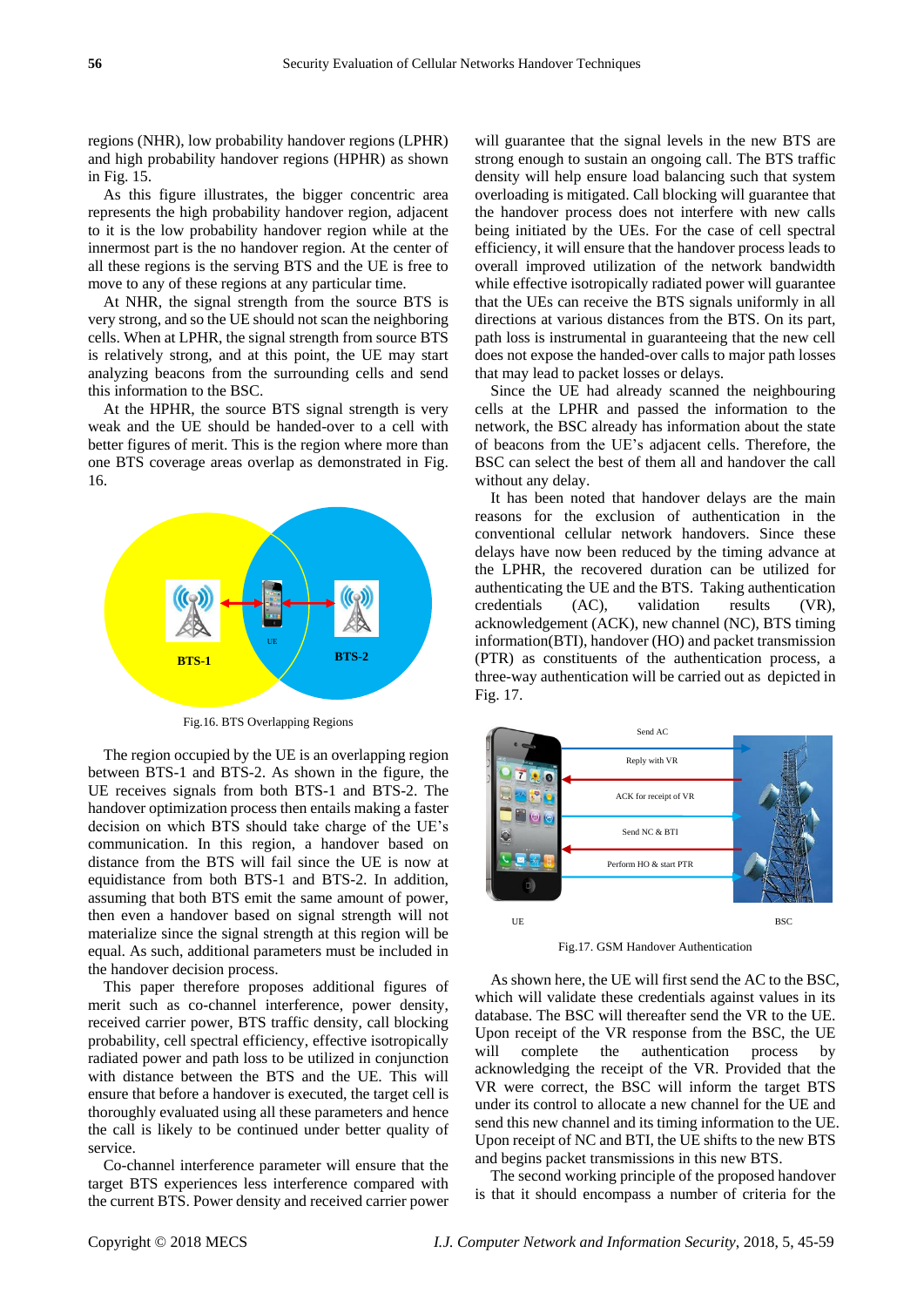handover process. The current handover procedures have been observed to be majorly based on RSSI, UE velocity and distance between the BTS and the UE. These parameters are insufficient as they do not apply to all users in all situations. For instance, handovers based on RSSI can lead to ping-pong effects when the UE moves through an obstacle that may block signals from the source BTS. Here, the RSSI from the neighbor BTS may momentarily be stronger than that from the source BTS due to obstacle signal blockage. As such, when the user moves past the obstacle, the UE may be handed back to the previous BTS. Since handovers are expensive in terms of the signaling traffic involved, the ping-pong effect lead to low spectral efficiency and new calls may be blocked. On the other hand, velocity based handovers are ideal for users in motion, but not for stationary UE such those in offices. When the distance between the BTS and UE is employed as handover criteria, delays may crop in when the user is in equi-distance from two or more base transceiver stations.

The neuro-fuzzy algorithm architecture illustrated in Fig. 18 will be significant during the handover decision making phase and constitute the third requisite for the proposed handover. As the figure demonstrates, the main components of the neuro-fuzzy architecture are the knowledge base, database, inference engine, explanation facility and the UE. The knowledge base consists of handover conditions expressed in modus ponens statements that will evaluate to true or false. The database on its part is a repository of all handover figures of merit identified such as co-channel interference, power density, received carrier power, BTS traffic density, call blocking probability, cell spectral efficiency, effective isotropically radiated power and path loss.



Fig.18. Neuro-Fuzzy Algorithm Architecture

The inference engine is instrumental in linking the rules in the knowledge base and facts in the database, and hence facilitates the execution of the handover decisions. The explanation facility is vital in justifying the choice of the target BTS. The neuro-fuzzy rules combines the various criteria using AND or OR logic connectors to arrive at an appropriate conclusions, which can be to deny or grant the handover to the mobile user.

At any given moment during the time when the UE is in

the cell overlapping region, the BSC utilizes this proposed handover to reduce the handover latency and the attacks mentioned in the sub-sections above. Fig. 19 summarizes the proposed handover process.

As this figure shows, both BTS-1 and BTS-2 are within BSC control (BTS-1 and BTS-2 are all within the bigger circle) and the UE is moving from BTS-1 towards BTS-2. At its current position, the UE is in a region where BTS-1 and BTS-2 are overlapping. At this point, the BSC is in charge of the handover process but before UE can be shifted to BTS-2, it has to send its authentication credentials to the BSC for validation. This constitutes the authentication phase (AUP). On condition that the authentication credentials are correct, the BSC uses its multi-factor neuro-fuzzy algorithm (MFNFA) to determine the best target BTS to handover the UE to. For simplicity, BTS-2 has been taken to be the best target BTS to offer best quality of service to the UE.



Fig.19. Operation of the Proposed Handover

Afterwards, the BSC instructs BTS-2 to allocate a new channel (NC) for the UE and then inform the UE about this new channel together with its timing information (BTI). Thereafter, the UE will shift to BTS-2 and the BSC will request BTS-1 to release the channel initially allocated to the UE so that it can be used by the UE's within its NHR and LPHR. In so doing, the proposed algorithm has provided both UE authentication and faster handover decision which reduces the overall handover latency.

#### VIII. CONCLUSION

This paper sought to carry out a security analysis of the current GSM handover techniques. This analysis was based on the three goals of information security consisting of confidentiality, integrity and availability. It has been observed that handover procedures, if not well designed, can lead to poor functional and information security.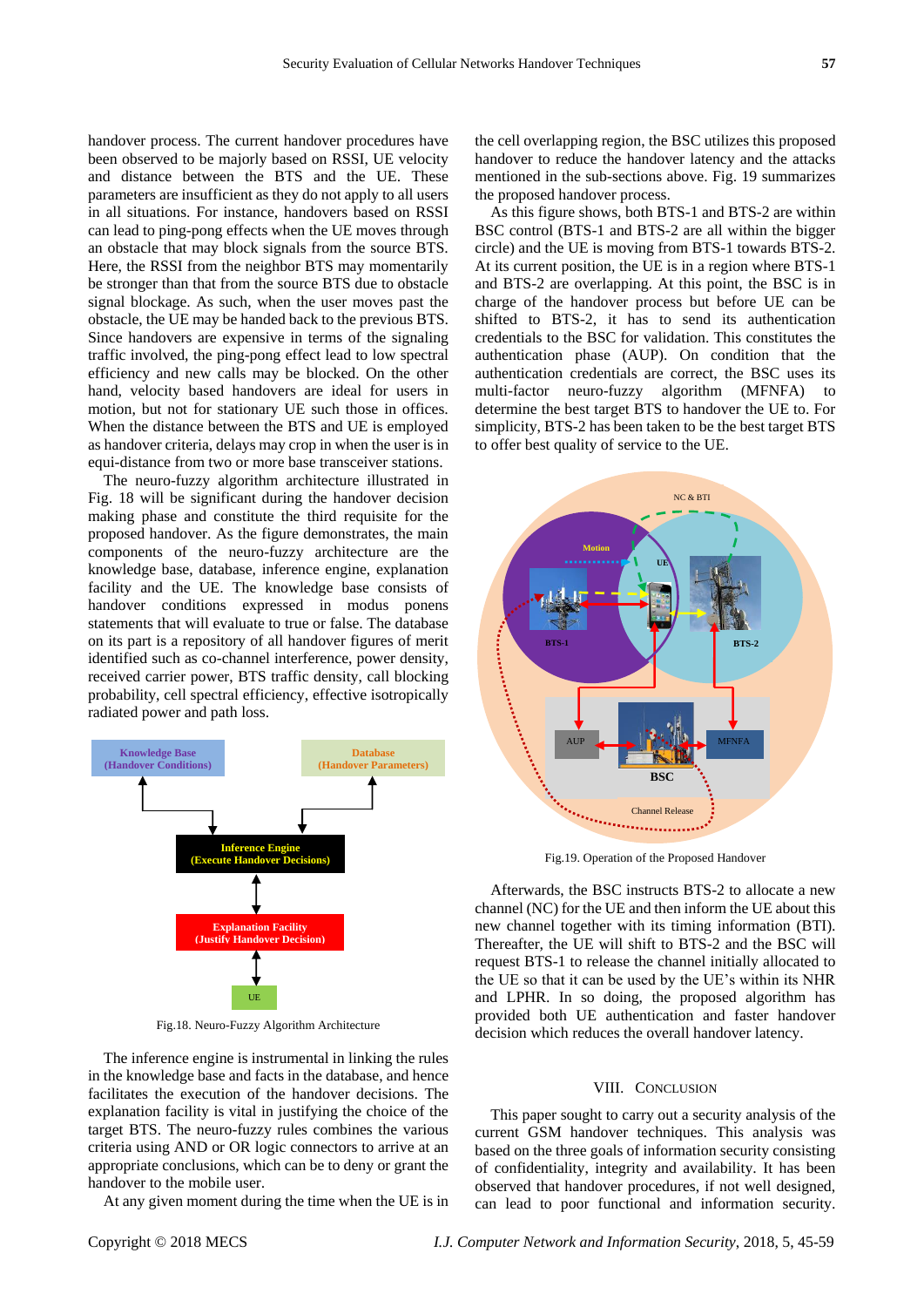Delays during handover procedures has been noted to contribute to packet losses, call drops, increased call setup time and session hijacking. Lack of proper load balancing has been established to be capable of causing system overload and breakdown.

All these can affect confidentiality, integrity and availability of the transmitted data in one way or the other. Towards the end of this paper, an authenticated multi-factor neuro-fuzzy handover has been proposed. This handover takes a number of criteria into consideration during the handover decision making phase. This ensures that the handover is actually necessary and that the target cell is capable of providing the required quality of service for the ongoing call or data transfers. Since handovers consume a considerable network bandwidth in form of the signaling among the communicating entities, unnecessary handovers need to be prevented. Ultimately, this lead to high spectral efficiency and new calls being initiated are unlikely to be blocked. These are the objectives of the proposed handover. Future work in this area involves the practical design and implementation of this handover in a GSM environment.

#### **REFERENCES**

- [1] O. Osahenvemwen & F. Odiase, "Effective management of handover process in mobile communication network", Journal of Advances in Technology and Engineering Studies, Vol. 2, Issue 6, pp. 176-182, (2016).
- [2] A. Babiker, H. Ahmmed & S. Ali, "Comparative Study  $1<sup>st</sup>$ , 2<sup>nd</sup>, 3<sup>rd</sup>, 4<sup>th</sup>, Generations from Handoff Aspects", International Journal of Science and Research, Vol. 5, Issue 6, pp. 934-941, (2016).
- [3] B. Ravishankar, "Authentication and related Threats in 2G/3G/4G Networks", Department of computer science, Oxford University, pp.1-64, (2016).
- [4] P. Copet, G. Marchetto, R. Sisto & L. Costa, "Formal Verification of LTE-UMTS Handover Procedures", IEEE, pp.1-8, (2015).
- [5] Y. Lai, P. Cheng, C. Lee, & C. Ku, "A New Ticket-Based Authentication Mechanism for Fast Handover in Mesh Network", Department of Photonics and Communication Engineering, Asia University, Taichung, Taiwan, pp. 1-18,  $(2016)$ .
- [6] Y. Lin, W. Longjhuang & C. Chen Yang, "Enhanced 4G LTE Authentication and Handover Mechanism", International Journal of Electrical, Electronics and Data Communication, Vol. 3, Issue 9, pp. 45-47, (2015).
- [7] K. Kastell, U. Meyer & R. Jakoby, " Secure Handover Procedures", Department of Computer Science, Darmstadt University of Technology, pp. 1-5, (2013).
- [8] E. Donald & F. Nosa, "Analysing GSM Insecurity", International Journal of Research and Scientific Innovation, Volume 3, Issue 10, pp. 10-18, (2016).
- [9] L. Jagadesh, I. Kullayamma & V. Naresh, "Handover Analysis", International Journal of Engineering Research and Applications, Vol. 1, Issue 2, pp.287-291, (2015).
- [10] D. Girhepunje & A. Bhute, "A Survey: Handover scheme of High-Speed Train Environment", International Research Journal of Engineering and Technology, Vol. 03 Issue 3, pp. 998-1002, (2016).
- [11] D. Agrawal, & M. Mankar, "Mobility Management Vertical And Horizontal Handover Decisions In Heterogeneous Wireless Networks Using OMNET", Vol. 7, Issue 2, pp. 557-562, (2016).
- [12] A. Galadima, "Analysis And Optimization Of Inter Cell Handover Dynamics In A GSM Network", Masters Thesis, Faculty Of Engineering, Ahmadu Bello University, Zaria, Nigeria, (2014).
- [13] H. Kaur & A. Kaur, "Various Handover Management Techniques In GSM Cellular System", International Journal of Advanced Engineering Research and Science, Vol. 1, Issue-2, pp.28-33, (2014).
- [14] S. Acharya & T. Gaba, "A Review: Handover in 3G/UMTS Network", International journal of Emerging Trends in Science and Technology, Vol. 1, Issue 3, pp. 332-339 (2014).
- [15] J. Karishan "Study and Analysis of Call dropping and Handover Problem in cellular system", International Journal of Advanced Research in Computer Engineering & Technology , Vol. 5, Issue 6, pp. 1776 -, 1777 (2016).
- [16] R. Hasdah & A. Kumar, "Study Of Soft Handover In Third Generation Cellular Network", International Journal of Innovative Research in Technology & Science, pp. 1-8, (2015).
- [17] C. Sayankar & N. Mane, "Handover Scheme for Mobile Relays in LTE-A High Speed Rail Network: A review", International Journal of Innovative Research in Computer and Communication Engineering, Vol. 4, Issue 4, pp. 6933- 6936, (2016).
- [18] T. Juang, H. Lin & D. Lin, "An Improved Location-Based Handover Algorithm for GSM Systems", Institute of Computer and Communication, National Taipei University of Technology, Taipei, Taiwan, pp. 1-13, (2014).
- [19] D. Sharma & K.Singh, "Analysis of Handover Initiation using Path Loss to Sustain QoS", International Journal of Scientific & Engineering Research Volume 3, Issue 5, pp.1-6, (2012).
- [20] N. Haider, "A Handover Technique For Inter- And Intra-Domain Proxy Mobile IPv6 In Vehicular Network Environment", Doctor of Philosophy Thesis, Faculty of Computing Universiti Teknologi, Malaysia, (2013).
- [21] L. Chunming & C. Zhou, "Challenges and Solutions for Handoff Issues in 4G Wireless Systems An Overview", International Latin American and Caribbean Conference for Engineering and Technology, pp.1-6, (2004).
- [22] S. Katiyar & K. Agrawal, "Hierarchical Cellular Structures in High-Capacity Cellular Communication Systems", International Journal of Advanced Computer Science and Applications, Vol. 2, Issue 9, pp. 51-57, (2011).
- [23] M. Shiuan P. Lin, & W. Chen, "An Enhanced handover scheme for mobile relays in LTE-A high speed rail network," IEEE Transaction on vehicular technology, Vol. 64, Issue 2, pp 743-755, (2015).
- [24] G. Abednego, D. Danjuma & G. Buba, "The Analysis Of Inter Cell Handover Dynamics in A GSM Network", International Journal of Innovative Research in Science, Engineering and Technology, Vol. 3, Issue 6, pp. 13444- 13451, (2014).
- [25] S. Banerjee, M. Hempel & H. Sharif, "A Survey of Wireless Communication Technologies & Their Performance for High Speed Railways", Journal of Transportation Technologies, Vol. 6, pp. 15-29, (2016).
- [26] U. Kumaran & K.Jeyakumar, "Multi-Criteria Based Network Selection Strategy in Multi-Radio Access Network for Vehicular Communications" International Journal of Applied Engineering Research (IJAER) Vol. 10, Issue 16, pp. 37003 –37008, (2015).